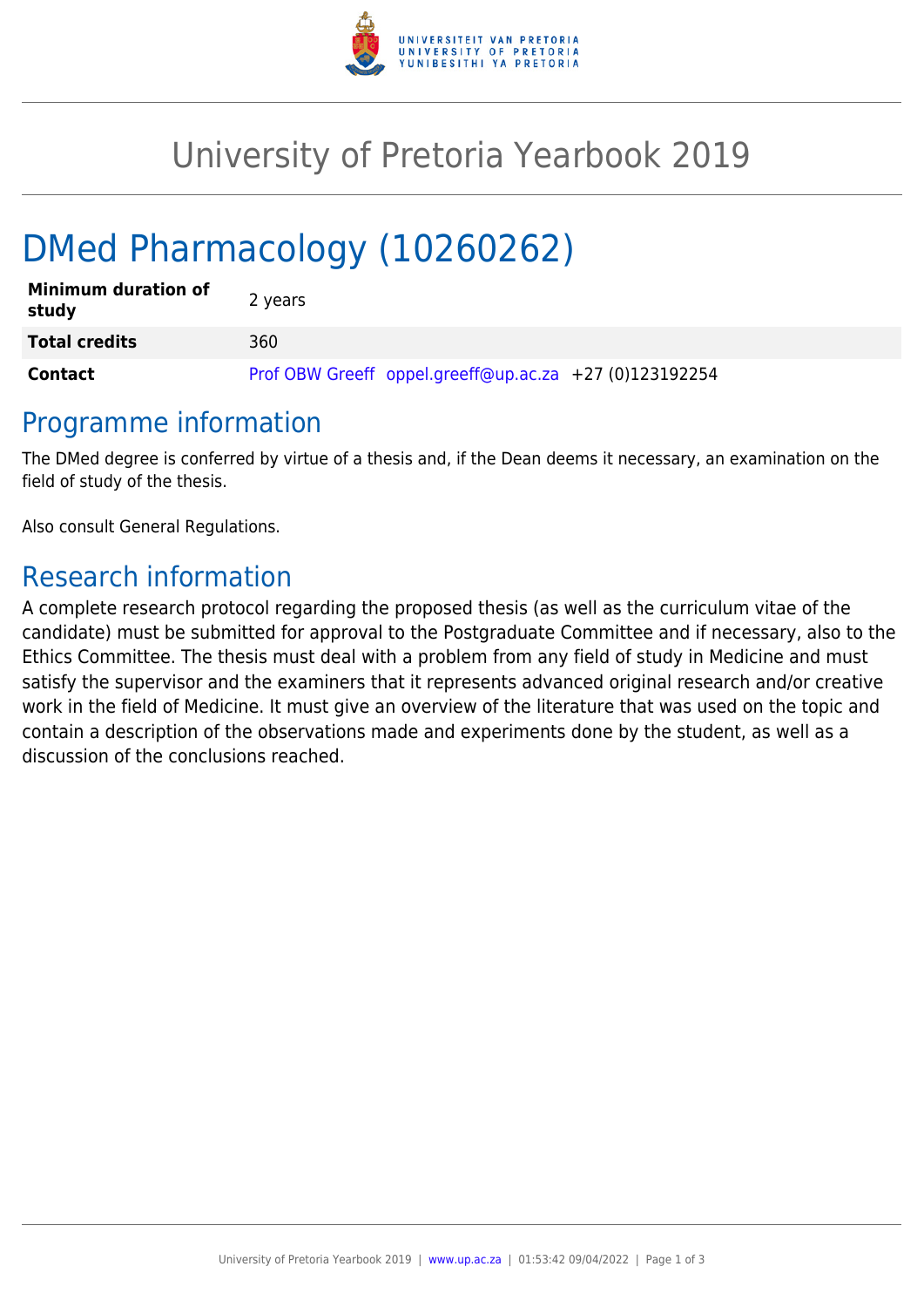

## Curriculum: Year 1

**Minimum credits: 360**

#### **Core modules**

[Thesis: Pharmacology 990](https://www.up.ac.za/faculty-of-education/yearbooks/2019/modules/view/FAR 990) (FAR 990) - Credits: 360.00